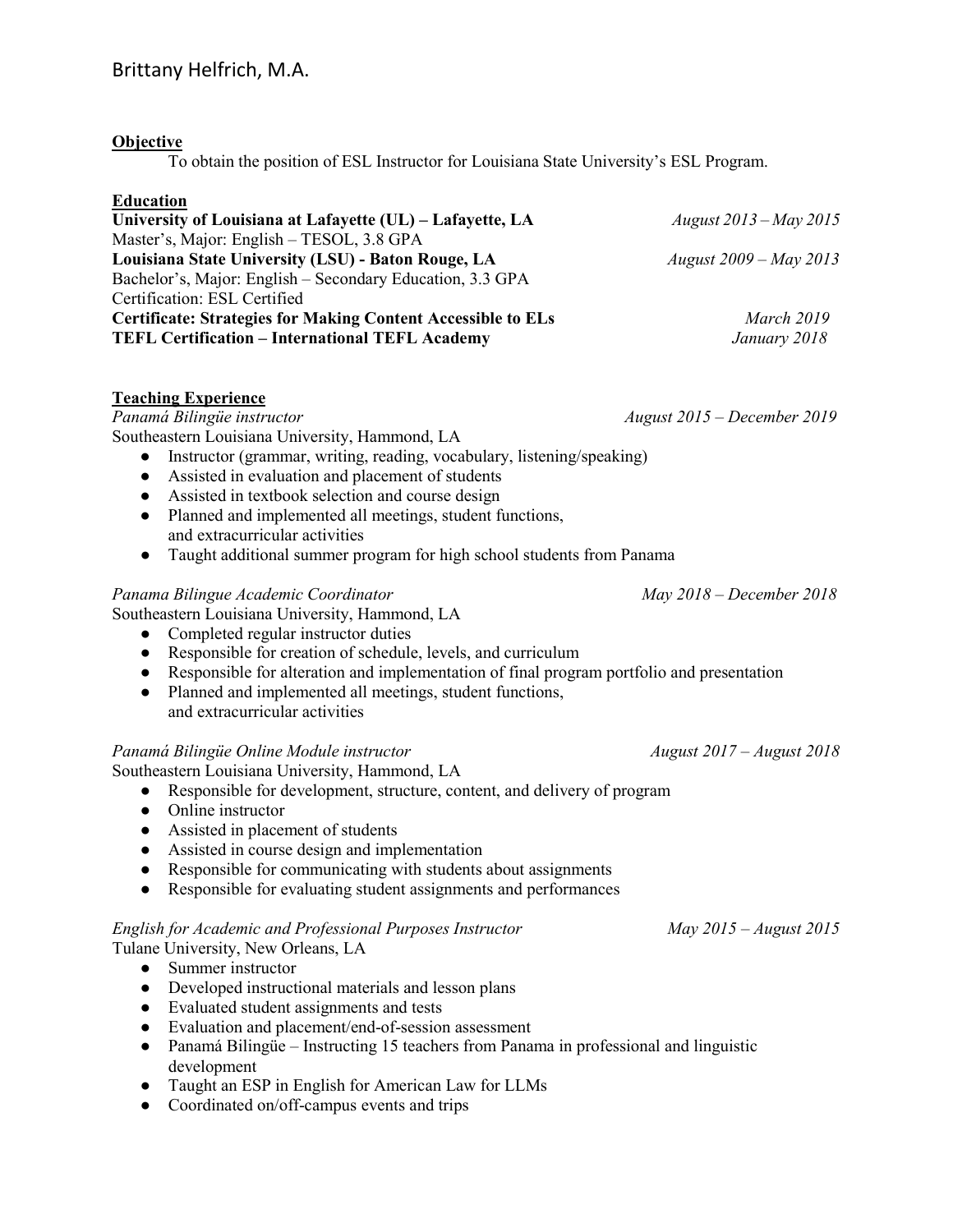| Graded student assignments and tests<br>$\bullet$<br>Evaluation and placement/end-of-session testing<br>$\bullet$<br>Maintained office hours<br>$\bullet$<br>Attended and participated in all IEP teachers' meetings, student functions, and extracurricular<br>$\bullet$<br>activities                                |                                                                |
|------------------------------------------------------------------------------------------------------------------------------------------------------------------------------------------------------------------------------------------------------------------------------------------------------------------------|----------------------------------------------------------------|
| UL Graduate Teaching Assistant – ESOL 101<br>University of Louisiana at Lafayette, Lafayette, LA<br>Taught using professor's lesson plans<br>Graded student assignments and tests<br>Maintained office hours<br>$\bullet$                                                                                              | August 2014 – December 2014                                    |
| <b>UL Writing Center Tutor</b><br>University of Louisiana at Lafayette, Lafayette, LA<br>Scheduled and checked-in appointments<br>• Tutored and helped students with any writing or English-related assignments<br>Maintained appointment records<br>$\bullet$                                                         | August 2013 - May 2014                                         |
| <b>Student Teacher</b><br>Broadmoor High School, East Baton Rouge, LA<br>Observed mentor teacher<br>$\bullet$<br>Taught all class periods<br>$\bullet$<br>Created own unit and lesson plans for one class<br>$\bullet$<br>Graded student assignments and tests<br>$\bullet$<br>Monitored student behavior<br>$\bullet$ | January 2013 – May 2013                                        |
| ESL Tutor<br>Louisiana State University, Baton Rouge, LA<br>Tutored two ESL students<br>• Worked with one Engineering major to edit reports for grammar<br>• Worked with one Mathematics major on reading and pronunciation                                                                                            | January 2012 - December 2012                                   |
| <b>Conferences Attended</b><br>Louisiana TESOL Conference<br>Panama Bilingue Congress, Panama City, Panama<br>Southeast TESOL Regional Conference, New Orleans, LA                                                                                                                                                     | October 2019, November 2018<br><i>May 2017</i><br>October 2015 |
| <b>Work Experience</b><br>Volunteer intern<br>Japan Society of New Orleans, New Orleans, LA<br>Managed organization's social media and e-mail<br>Assisted in planning exchange program<br>$\bullet$<br>Managed and updated organization's website<br>Participated in any events planned by organization                | January $2015$ – December 2015                                 |

# ● Participated in all meetings, functions, extracurricular activities

## *Intensive English Program Instructor January 2015 – May 2015*

University of Louisiana at Lafayette, Lafayette, LA

● Prepared instructional materials and lesson plans

## **Conferences Attended**

# **Work Experience**

# **LSU Work-study program**